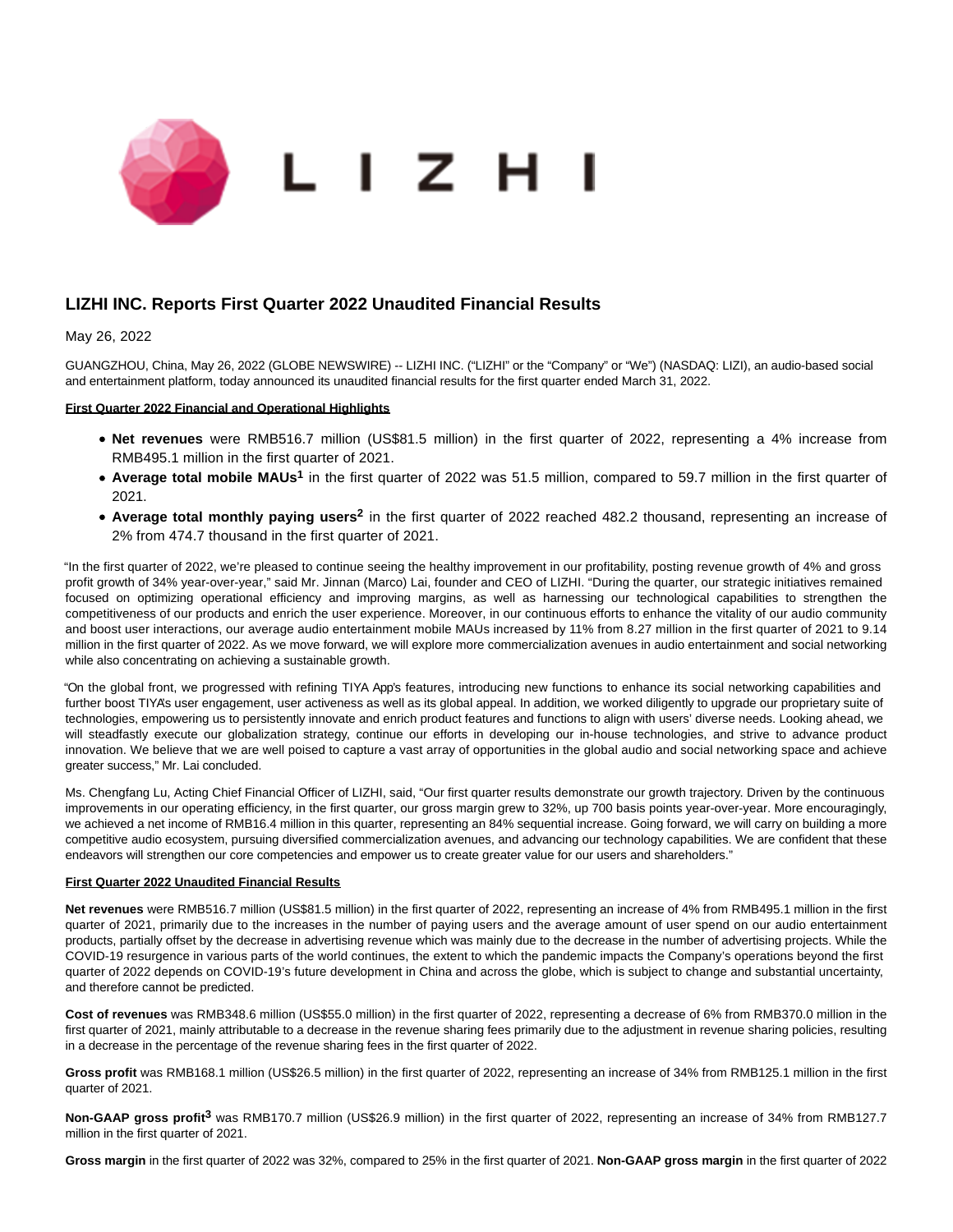was 33%, compared to 26% in the first quarter of 2021.

**Operating expenses** were RMB153.5 million (US\$24.2 million) in the first quarter of 2022, representing a decrease of 22% from RMB197.3 million in the first quarter of 2021.

Research and development expenses were RMB71.1 million (US\$11.2 million) in the first quarter of 2022, representing an increase of 25% from RMB56.9 million in the first quarter of 2021. The increase was primarily due to the higher salary and welfare benefits expenses and rental expenses.

Selling and marketing expenses were RMB60.0 million (US\$9.5 million) in the first quarter of 2022, representing a decrease of 50% from RMB120.8 million in the first quarter of 2021, primarily attributable to the decrease in promotion and marketing expenses, and partially offset by the increased salary and welfare benefits expenses.

General and administrative expenses were RMB22.4 million (US\$3.5 million) in the first quarter of 2022, representing an increase of 14% from RMB19.6 million in the first quarter of 2021. The increase was mainly due to increased salary and welfare benefits expenses and rental expenses.

**Operating income** was RMB14.6 million (US\$2.3 million) in the first quarter of 2022, compared to operating loss of RMB72.2 million in the first quarter of 2021.

**Non-GAAP operating income4** was RMB23.4 million (US\$3.7 million) in the first quarter of 2022, compared to non-GAAP operating loss of RMB64.0 million in the first quarter of 2021.

**Net income** was RMB16.4 million (US\$2.6 million) in the first quarter of 2022, compared to net loss of RMB70.0 million in the first quarter of 2021.

**Non-GAAP net income** was RMB25.2 million (US\$4.0 million) in the first quarter of 2022, compared to non-GAAP net loss of RMB61.8 million in the first quarter of 2021.

Net income attributable to LIZHI INC's ordinary shareholders was RMB16.4 million (US\$2.6 million) in the first quarter of 2022, compared to net loss attributable to LIZHI INC.'s ordinary shareholders of RMB70.0 million in the first quarter of 2021.

**Non-GAAP net income attributable to LIZHI INC.**' **s ordinary shareholders5** was RMB25.2 million (US\$4.0 million) in the first quarter of 2022, compared to non-GAAP net loss attributable to LIZHI INC.'s ordinary shareholders of RMB61.8 million in the first quarter of 2021.

**Basic and diluted net income per ADS6** were RMB0.32 (US\$0.05) in the first quarter of 2022, compared to basic and diluted net loss per ADS of RMB1.50 in the first quarter of 2021.

**Non-GAAP basic and diluted net income per ADS7** were RMB0.49 (US\$0.08) in the first quarter of 2022, compared to non-GAAP basic and diluted net loss of RMB1.33 per ADS in the first quarter of 2021.

#### **Balance Sheets**

As of March 31, 2022, the Company had cash and cash equivalents, short-term investments and restricted cash of RMB515.5 million (US\$81.3 million).

### **Conference Call**

The Company's management will host an earnings conference call at 9:00 PM U.S. Eastern Time on May 26, 2022 (9:00 AM Beijing/Hong Kong Time on May 27, 2022).

For participants who wish to join the call, please access the link provided below to complete the Direct Event online registration and dial in 10 minutes prior to the scheduled call start time.

| Event Title:       | LIZHI INC. First Quarter 2022 Earnings Conference Call    |
|--------------------|-----------------------------------------------------------|
| Conference ID:     | 8376836                                                   |
| Registration Link: | http://apac.directeventreg.com/registration/event/8376836 |

Upon registration, each participant will receive a set of dial-in numbers by location, a Direct Event passcode, a unique Registrant ID, and further detailed instructions, which will be used to join the conference call.

Additionally, a live and archived webcast of the conference call will be available on the Company's investor relations website at [http://ir.lizhi.fm.](https://www.globenewswire.com/Tracker?data=kYlc4vyY4vv_VAZbs14zY29jyN8si48uyF4liiMJ00LMNb9LOvz8AAnBRRPPkFjb62ecfZR8_yNwuJg4YasPiA==)

A replay of the conference call will be accessible approximately two hours after the conclusion of the call until June 2, 2022, by dialing the following telephone numbers:

| United States:      | +1-855-452-5696 |
|---------------------|-----------------|
| International:      | +61-2-8199-0299 |
| Hong Kong, China:   | 800-963-117     |
| Mainland, China:    | 400-820-9035    |
| Replay Access Code: | 8376836         |

### **About LIZHI INC.**

LIZHI INC. has created a comprehensive audio-based social ecosystem with a global presence. The Company aims to cater to users' interests in audio entertainment and social networking through its product portfolios. LIZHI INC. envisions an audio ecosystem where everyone can be connected and interact through voices. LIZHI INC. has been listed on Nasdaq since January 2020.

For more information, please visit[: http://ir.lizhi.fm.](https://www.globenewswire.com/Tracker?data=AM1ck4Y7twE7KZo2MX1rueLHJibzgsYz3_C54F_FnfpEgNfbz810gqwuSg9XpUWiytgdDoVnZzt6bLuEvbxPrg==)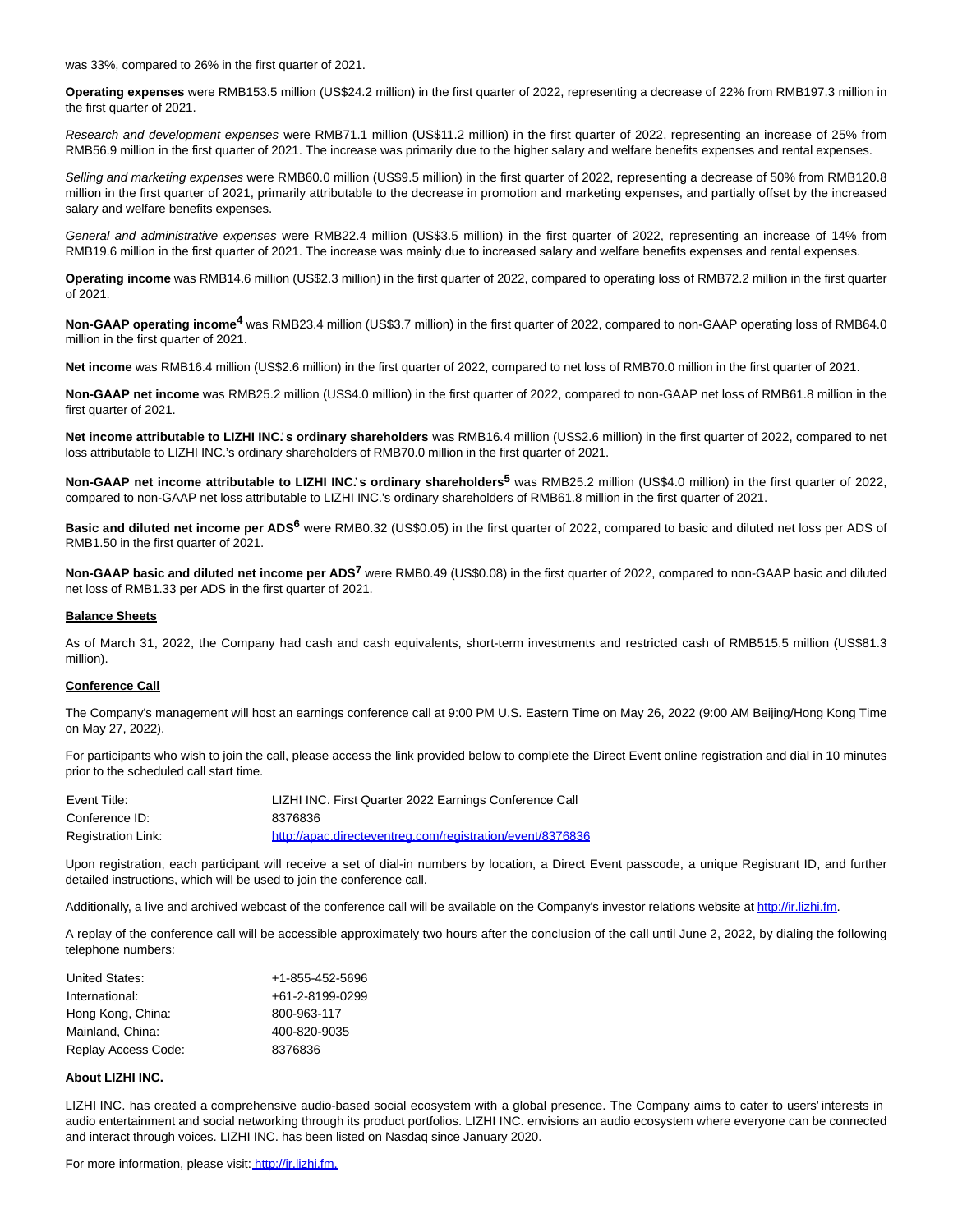#### **Use of Non-GAAP Financial Measures**

The unaudited condensed consolidated financial information is prepared in conformity with accounting principles generally accepted in the United States of America ("U.S. GAAP").

LIZHI uses non-GAAP gross profit, non-GAAP gross margin, non-GAAP operating loss/income, non-GAAP net loss/income, non-GAAP net loss/income attributable to LIZHI INC.'s ordinary shareholders and non-GAAP basic and diluted net loss/income per ADS, which are non-GAAP financial measures. Non-GAAP gross profit is gross profit excluding share-based compensation expenses. Non-GAAP gross margin is non-GAAP gross profit as a percentage of net revenues. Non-GAAP operating loss/income is operating loss/income excluding share-based compensation expenses. Non-GAAP net loss/income is net loss/income, excluding share-based compensation expenses. Non-GAAP net loss/income attributable to LIZHI INC.'s ordinary shareholders is net loss/income attributable to LIZHI INC.'s ordinary shareholders excluding accretions to preferred shares redemption value and share-based compensation expenses. Non-GAAP basic and diluted net loss/income per ADS is non-GAAP net loss/income attributable to LIZHI INC.'s ordinary shareholders divided by the weighted average number of ADS used in the calculation of basic and diluted net loss/income per ADS. The Company believes that separate analysis and exclusion of the non-cash impact of the above reconciling items adds clarity to the constituent parts of its performance. The Company reviews these non-GAAP financial measures together with GAAP financial measures to obtain a better understanding of its operating performance. It uses the non-GAAP financial measure for planning, forecasting and measuring results against the forecast. The Company believes that non-GAAP financial measure is useful supplemental information for investors and analysts to assess its operating performance without the non-cash effect of accretions to preferred shares redemption value and share-based compensation expenses.

However, the use of non-GAAP financial measures has material limitations as an analytical tool. One of the limitations of using non-GAAP financial measures is that they do not include all items that impact the Company's net income for the period. In addition, because non-GAAP financial measures are not measured in the same manner by all companies, they may not be comparable to other similarly titled measures used by other companies. In light of the foregoing limitations, you should not consider non-GAAP financial measures in isolation from, superior to, or as an alternative to the financial measure prepared in accordance with U.S. GAAP.

The presentation of these non-GAAP financial measures is not intended to be considered in isolation from, or as a substitute for, the financial information prepared and presented in accordance with U.S. GAAP. For more information on these non-GAAP financial measures, please see the table captioned "Unaudited Reconciliations of GAAP and Non-GAAP Results" near the end of this release.

### **Exchange Rate Information**

This announcement contains translations of certain RMB amounts into U.S. dollars at a specified rate solely for the convenience of the reader. Unless otherwise noted, all translations from RMB to U.S. dollars and from U.S. dollars to RMB are made at a rate of RMB6.3393 to US\$1.00, the exchange rate on March 31, 2022 set forth in the H.10 statistical release of the Federal Reserve Board. The Company makes no representation that the RMB or U.S. dollars amounts referred could be converted into U.S. dollars or RMB, as the case may be, at any particular rate or at all.

#### **Safe Harbor Statement**

This press release contains forward-looking statements. These statements are made under the "safe harbor" provisions of the U.S. Private Securities Litigation Reform Act of 1995. Statements that are not historical facts, including statements about the Company's beliefs and expectations, are forward-looking statements. Forward-looking statements involve inherent risks and uncertainties, and a number of factors could cause actual results to differ materially from those contained in any forward-looking statement, including but not limited to the following: LIZHI's goals and strategies; LIZHI's future business development, results of operations and financial condition; the expected growth of the online audio market; the expectation regarding the rate at which to gain active users, especially paying users; LIZHI's ability to monetize the user base; fluctuations in general economic and business conditions in China and overseas markets; the impact of the COVID-19 to LIZHI's business operations and the economy in China and elsewhere generally; any adverse changes in laws, regulations, rules, policies or guidelines applicable to LIZHI; and assumptions underlying or related to any of the foregoing. In some cases, forward-looking statements can be identified by words or phrases such as "may", "will," "expect," "anticipate," "target," "aim," "estimate," "intend," "plan," "believe," "potential," "continue," "is/are likely to" or other similar expressions. Further information regarding these and other risks, uncertainties or factors is included in the Company's filings with the Securities Exchange Commission. All information provided in this press release is as of the date of this press release, and the Company does not undertake any duty to update such information, except as required under applicable law.

# **For investor and media inquiries, please contact:**

In China:

LIZHI INC. IR Department Tel: +86 (20) 3866-4265 E-mail: ir@lizhi.fm

The Piacente Group, Inc. Jenny Cai Tel: +86 (10) 6508-0677 E-mail: Lizhi@tpg-ir.com

In the United States:

The Piacente Group, Inc. Brandi Piacente Tel: +1-212-481-2050 E-mail: Lizhi@tpg-ir.com

**LIZHI INC.**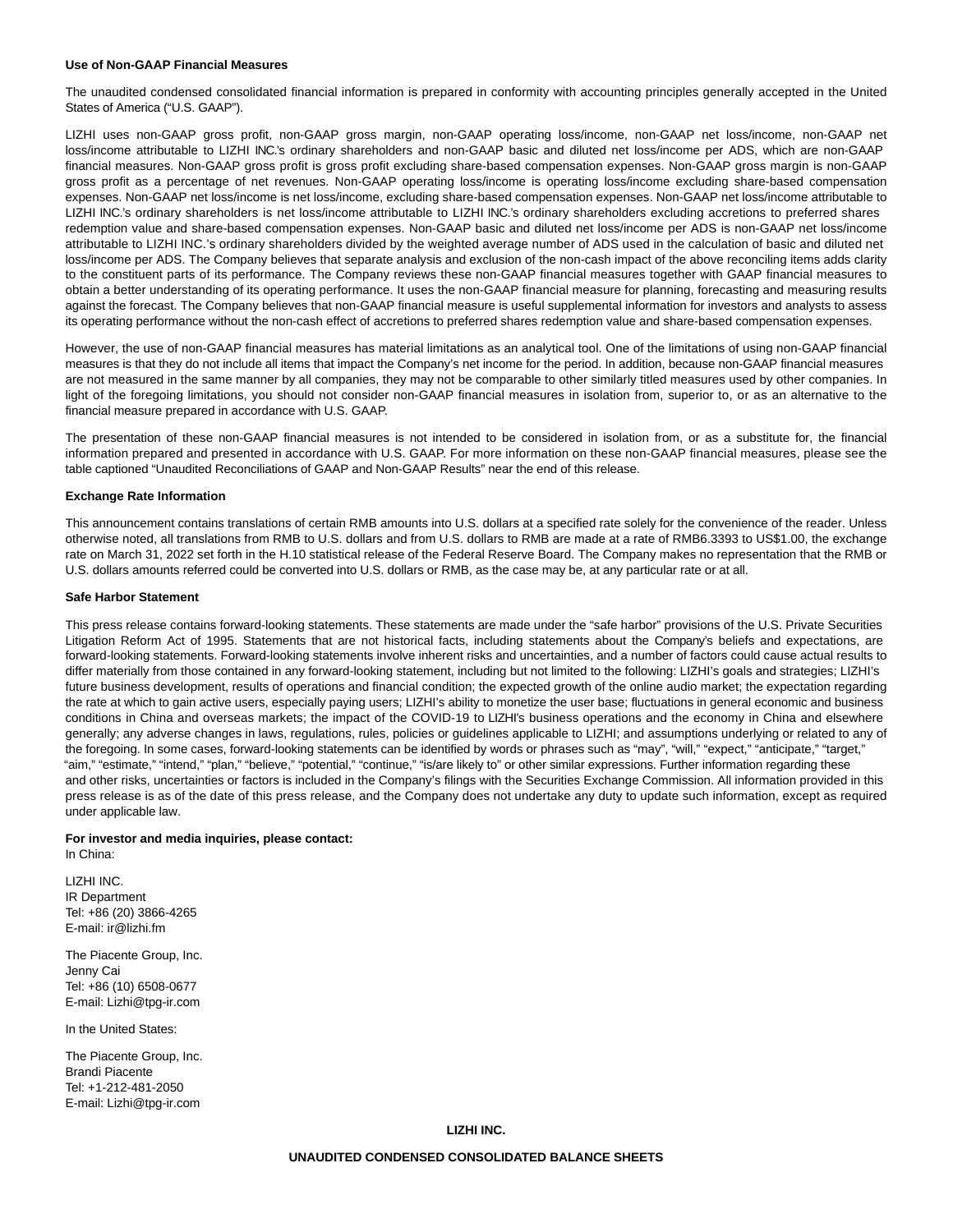|                                                    | <b>December</b> | March      | March  |
|----------------------------------------------------|-----------------|------------|--------|
|                                                    | 31,             | 31,        | 31,    |
|                                                    | 2021            | 2022       | 2022   |
|                                                    | <b>RMB</b>      | <b>RMB</b> | US\$   |
| <b>ASSETS</b>                                      |                 |            |        |
| <b>Current assets</b>                              |                 |            |        |
| Cash and cash equivalents                          | 533,293         | 490,136    | 77,317 |
| Short-term investments                             |                 | 20,000     | 3,155  |
| Restricted cash                                    | 4,155           | 5,327      | 840    |
| Accounts receivable, net                           | 6,458           | 3,553      | 560    |
| Prepayments and other current assets               | 33,604          | 29,456     | 4.647  |
| <b>Total current assets</b>                        | 577,510         | 548,472    | 86,519 |
| <b>Non-current assets</b>                          |                 |            |        |
| Property, equipment and leasehold improvement, net | 33,391          | 33,787     | 5,330  |
| Intangible assets, net                             | 2,245           | 1,792      | 283    |
| Right-of-use assets, net                           | 28,941          | 31,479     | 4,966  |
| Other non-current assets                           | 799             | 681        | 107    |
|                                                    |                 |            |        |
| <b>Total non-current assets</b>                    | 65,376          | 67,739     | 10,686 |
| <b>TOTAL ASSETS</b>                                | 642,886         | 616,211    | 97,205 |
| <b>LIABILITIES</b>                                 |                 |            |        |
| <b>Current liabilities</b>                         |                 |            |        |
| Accounts payable                                   | 80,793          | 63,033     | 9,943  |
| Deferred revenue                                   | 20,657          | 22,530     | 3,554  |
| Salary and welfare payable                         | 123,075         | 104,630    | 16,505 |
| Taxes payable                                      | 5,564           | 5,549      | 875    |
| Short-term loans                                   | 68,999          | 50,000     | 7,887  |
| Lease liabilities due within one year              | 13,929          | 16,649     | 2,626  |
| Accrued expenses and other current liabilities     | 53,486          | 54,273     | 8,561  |
| <b>Total current liabilities</b>                   | 366,503         | 316,664    | 49,951 |
| <b>Non-current liabilities</b>                     |                 |            |        |
| Lease liabilities                                  | 17,076          | 16,968     | 2,677  |
| Other non-current liabilities                      | 4,452           | 4,225      | 666    |
| <b>Total non-current liabilities</b>               | 21,528          | 21,193     | 3,343  |
| <b>TOTAL LIABILITIES</b>                           | 388,031         | 337,857    | 53,294 |

## **LIZHI INC.**

**UNAUDITED CONDENSED CONSOLIDATED BALANCE SHEETS (CONTINUED)** (All amounts in thousands, except for share, ADS, per share data and per ADS data)

| <b>December</b> | March      | March |
|-----------------|------------|-------|
| 31.             | 31.        | 31,   |
| 2021            | 2022       | 2022  |
| <b>RMB</b>      | <b>RMB</b> | US\$  |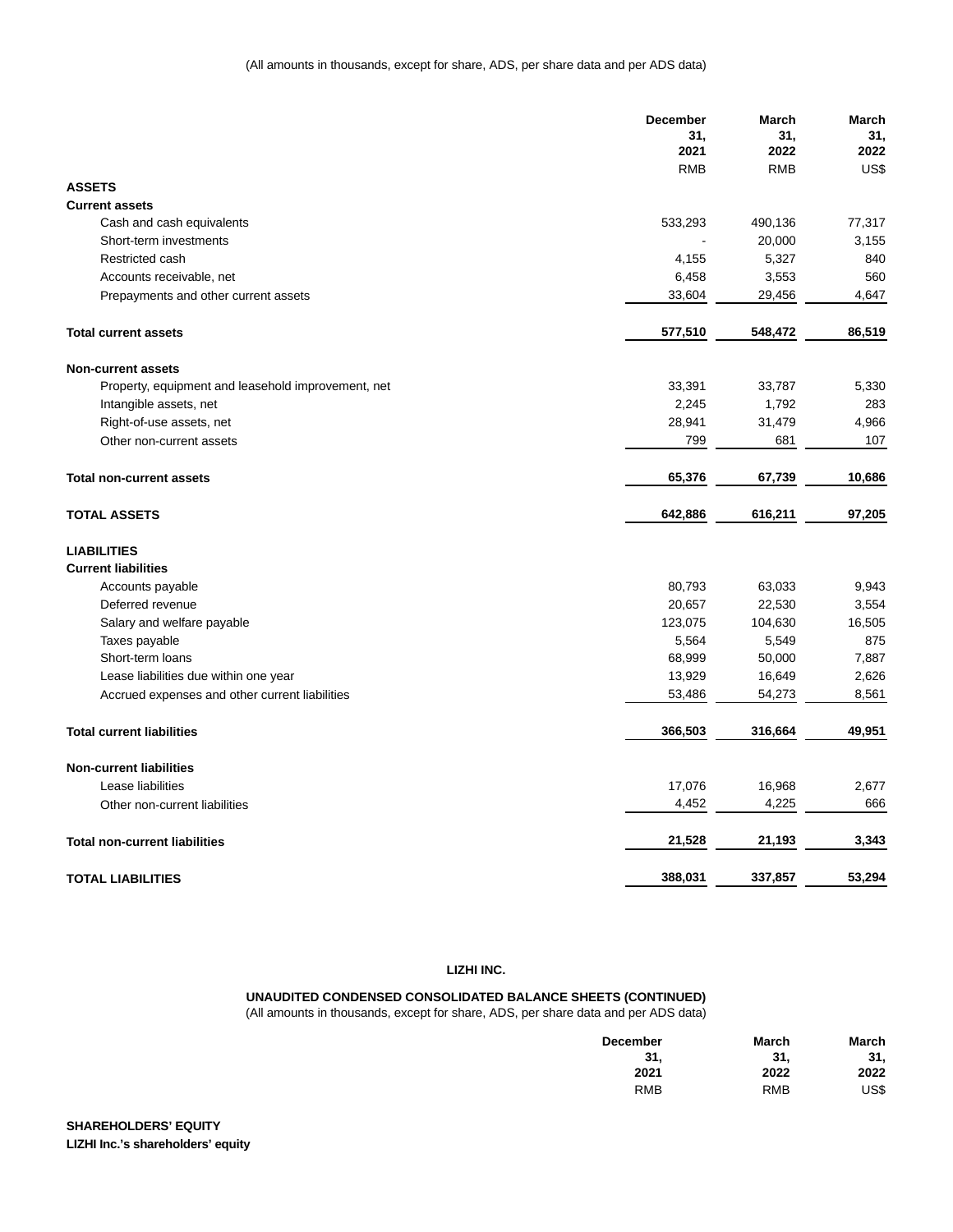| Class A Ordinary shares (US\$0.0001 par value, 1,268,785,000 shares authorized,<br>798,962,260 shares |             |             |            |
|-------------------------------------------------------------------------------------------------------|-------------|-------------|------------|
| issued and 782,801,250 shares outstanding as of December 31, 2021; 1,268,785,000                      |             |             |            |
| shares authorized, 818,962,260 shares                                                                 |             |             |            |
| issued and 784,879,970 shares outstanding as of March 31, 2022).                                      | 530         | 543         | 86         |
| Class B Ordinary shares (US\$0.0001 par value, 231,215,000 shares authorized, issued<br>and           |             |             |            |
| outstanding as of December 31, 2021 and March 31, 2022, respectively).                                | 168         | 168         | 27         |
| Treasury stock                                                                                        | (11)        | (22)        | (3)        |
| Additional paid in capital                                                                            | 2,630,456   | 2,638,753   | 416,253    |
| Accumulated deficit                                                                                   | (2,366,531) | (2,350,103) | (370, 720) |
| Accumulated other comprehensive loss                                                                  | (9,757)     | (10, 975)   | (1,730)    |
| TOTAL LIZHI Inc.'s shareholders' equity                                                               | 254,855     | 278,364     | 43,913     |
| Non-controlling interests                                                                             |             | (10)        | (2)        |
| <b>TOTAL SHAREHOLDERS' EQUITY</b>                                                                     | 254,855     | 278,354     | 43,911     |
| TOTAL LIABILITIES AND SHAREHOLDERS' EQUITY                                                            | 642,886     | 616,211     | 97,205     |

## **LIZHI INC.**

# **UNAUDITED CONDENSED CONSOLIDATED STATEMENTS OF OPERATIONS**

(All amounts in thousands, except for share, ADS, per share data and per ADS data)

|                                                                      | <b>Three Months Ended</b>   |                                |                             |                             |
|----------------------------------------------------------------------|-----------------------------|--------------------------------|-----------------------------|-----------------------------|
|                                                                      | <b>March</b><br>31,<br>2021 | <b>December</b><br>31,<br>2021 | <b>March</b><br>31,<br>2022 | <b>March</b><br>31.<br>2022 |
|                                                                      | <b>RMB</b>                  | <b>RMB</b>                     | <b>RMB</b>                  | US\$                        |
| <b>Net revenues</b>                                                  |                             |                                |                             |                             |
| Audio entertainment revenues                                         | 489,306                     | 556,304                        | 514,022                     | 81,085                      |
| Podcast, advertising and other revenues                              | 5,747                       | 4,028                          | 2,691                       | 424                         |
| <b>Total net revenues</b>                                            | 495,053                     | 560,332                        | 516,713                     | 81,509                      |
| Cost of revenues <sup>(1)</sup>                                      | (369, 993)                  | (378, 406)                     | (348, 621)                  | (54, 994)                   |
| <b>Gross profit</b>                                                  | 125,060                     | 181,926                        | 168,092                     | 26,515                      |
| Operating expenses <sup>(1)</sup>                                    |                             |                                |                             |                             |
| Selling and marketing expenses                                       | (120, 790)                  | (70, 859)                      | (60,009)                    | (9,466)                     |
| General and administrative expenses                                  | (19, 617)                   | (32, 192)                      | (22, 378)                   | (3,530)                     |
| Research and development expenses                                    | (56, 868)                   | (73, 523)                      | (71, 094)                   | (11, 215)                   |
| <b>Total operating expenses</b>                                      | (197, 275)                  | (176, 574)                     | (153, 481)                  | (24, 211)                   |
| <b>Operating (loss)/income</b>                                       | (72, 215)                   | 5,352                          | 14,611                      | 2,304                       |
| Interest expenses, net                                               | (248)                       | (154)                          | (55)                        | (9)                         |
| Foreign exchange losses                                              | (149)                       | (311)                          | (386)                       | (61)                        |
| Investment income                                                    | 407                         |                                | 94                          | 15                          |
| Government grants                                                    | 2,917                       | 3,832                          | 2,626                       | 414                         |
| Others, net                                                          | (749)                       | 572                            | (429)                       | (68)                        |
| (Loss)/income before income taxes                                    | (70, 037)                   | 9,291                          | 16,461                      | 2,595                       |
| Income tax expenses                                                  |                             | (376)                          | (43)                        | (7)                         |
| Net (loss)/income                                                    | (70, 037)                   | 8,915                          | 16,418                      | 2,588                       |
| Net loss attributable to the non-controlling interests shareholders  |                             |                                | 10                          | $\overline{2}$              |
| Net (loss)/income attributable to LIZHI INC.'s ordinary shareholders | (70, 037)                   | 8,915                          | 16,428                      | 2,590                       |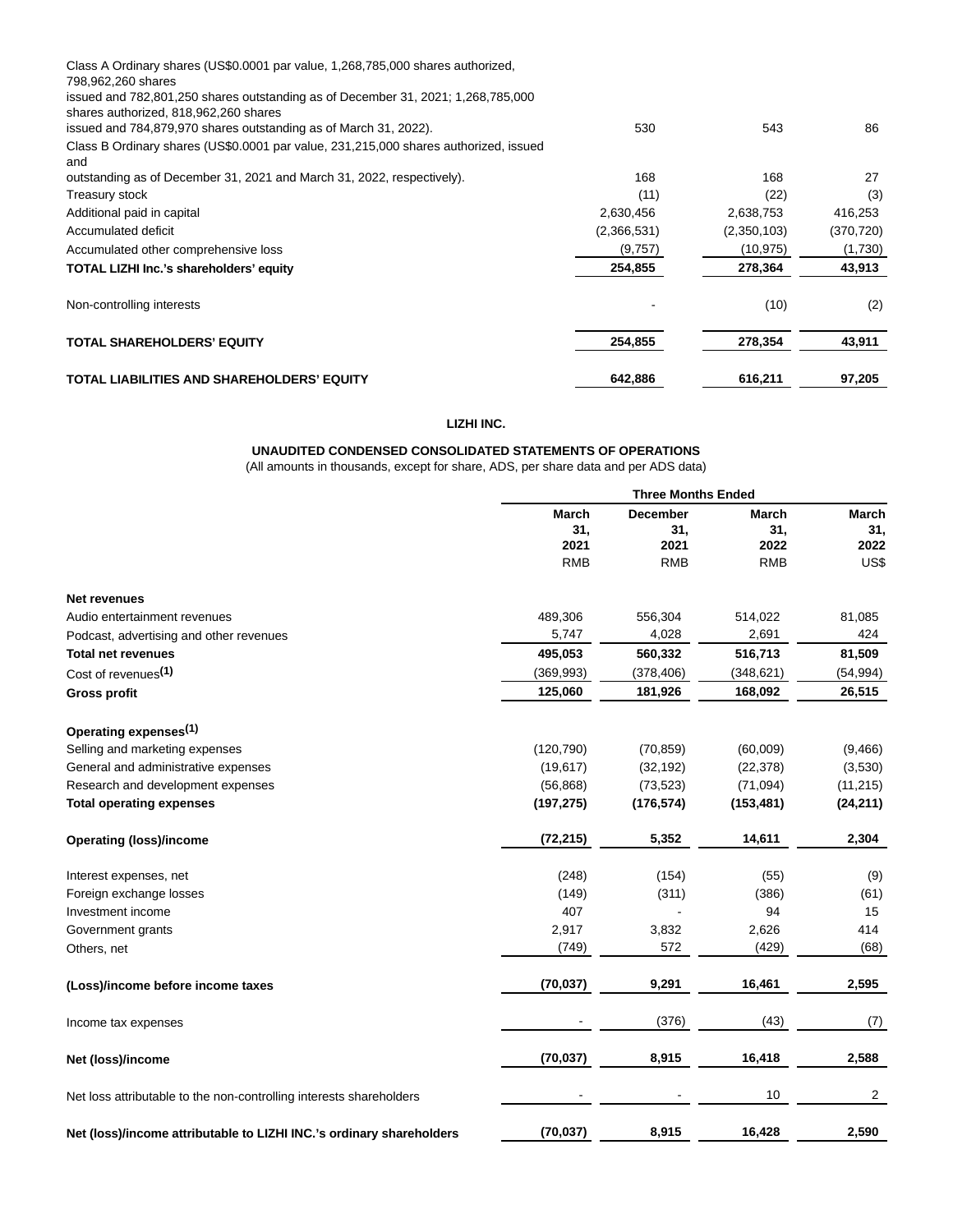# **LIZHI INC.**

# **UNAUDITED CONDENSED CONSOLIDATED STATEMENTS OF OPERATIONS (CONTINUED)**

(All amounts in thousands, except for share, ADS, per share data and per ADS data)

|                                                                                   | <b>Three Months Ended</b> |                 |               |                     |
|-----------------------------------------------------------------------------------|---------------------------|-----------------|---------------|---------------------|
|                                                                                   | March                     | <b>December</b> | March         | <b>March</b><br>31, |
|                                                                                   | 31,                       | 31,             | 31,           |                     |
|                                                                                   | 2021                      | 2021            | 2022          | 2022                |
|                                                                                   | <b>RMB</b>                | <b>RMB</b>      | <b>RMB</b>    | US\$                |
| Net (loss)/income                                                                 | (70, 037)                 | 8,915           | 16,418        | 2,588               |
| Other comprehensive income/(loss):                                                |                           |                 |               |                     |
| Foreign currency translation adjustments                                          | 1,136                     | (5, 152)        | (1,218)       | (192)               |
| Total comprehensive (loss)/income                                                 | (68, 901)                 | 3,763           | 15,200        | 2,396               |
| Comprehensive loss attributable to non-controlling interests shareholders         |                           |                 | 10            | 2                   |
| Comprehensive (loss)/income attributable to LIZHI INC.'s ordinary                 |                           |                 |               |                     |
| shareholders                                                                      | (68, 901)                 | 3,763           | 15,210        | 2,398               |
| Net (loss)/income attributable to LIZHI INC.'s ordinary shareholders<br>per share |                           |                 |               |                     |
| -Basic                                                                            | (0.08)                    | 0.01            | 0.02          | 0.00                |
| -Diluted                                                                          | (0.08)                    | 0.01            | 0.02          | 0.00                |
| Weighted average number of ordinary shares                                        |                           |                 |               |                     |
| -Basic                                                                            | 930,843,416               | 1,022,278,296   | 1,022,743,151 | 1,022,743,151       |
| -Diluted                                                                          | 930,843,416               | 1,026,331,428   | 1,027,560,107 | 1,027,560,107       |
| Net (loss)/income attributable to LIZHI INC.'s ordinary shareholders              |                           |                 |               |                     |
| per ADS                                                                           |                           |                 |               |                     |
| -Basic                                                                            | (1.50)                    | 0.17            | 0.32          | 0.05                |
| -Diluted                                                                          | (1.50)                    | 0.17            | 0.32          | 0.05                |
| Weighted average number of ADS                                                    |                           |                 |               |                     |
| -Basic                                                                            | 46,542,171                | 51, 113, 915    | 51, 137, 158  | 51,137,158          |
| -Diluted                                                                          | 46,542,171                | 51,316,571      | 51,378,005    | 51,378,005          |

#### **LIZHI INC.**

## **UNAUDITED CONDENSED CONSOLIDATED STATEMENTS OF OPERATIONS (CONTINUED)**

(All amounts in thousands, except for share, ADS, per share data and per ADS data)

(1) Share-based compensation was allocated in cost of revenues and operating expenses as follows:

|                                     |                      | <b>Three Months Ended</b>      |            |                             |
|-------------------------------------|----------------------|--------------------------------|------------|-----------------------------|
|                                     | March<br>31.<br>2021 | <b>December</b><br>31,<br>2021 |            | <b>March</b><br>31,<br>2022 |
|                                     | <b>RMB</b>           | <b>RMB</b>                     | <b>RMB</b> | US\$                        |
| Cost of revenues                    | 2,670                | 2.519                          | 2,606      | 411                         |
| Selling and marketing expenses      | 283                  | 1.039                          | 1,007      | 159                         |
| General and administrative expenses | 3,228                | 2,879                          | 2,789      | 440                         |
| Research and development expenses   | 2,064                | 2,898                          | 2,361      | 372                         |

## **LIZHI INC.**

### **UNAUDITED RECONCILIATIONS OF GAAP AND NON-GAAP RESULTS**

(All amounts in thousands, except for share, ADS, per share data and per ADS data)

| <b>Three Months Ended</b> |       |       |  |  |
|---------------------------|-------|-------|--|--|
| <b>December</b>           | March | March |  |  |
| 31.                       | 31.   | 31.   |  |  |
| 2021                      | 2022  | 2022  |  |  |
|                           |       |       |  |  |